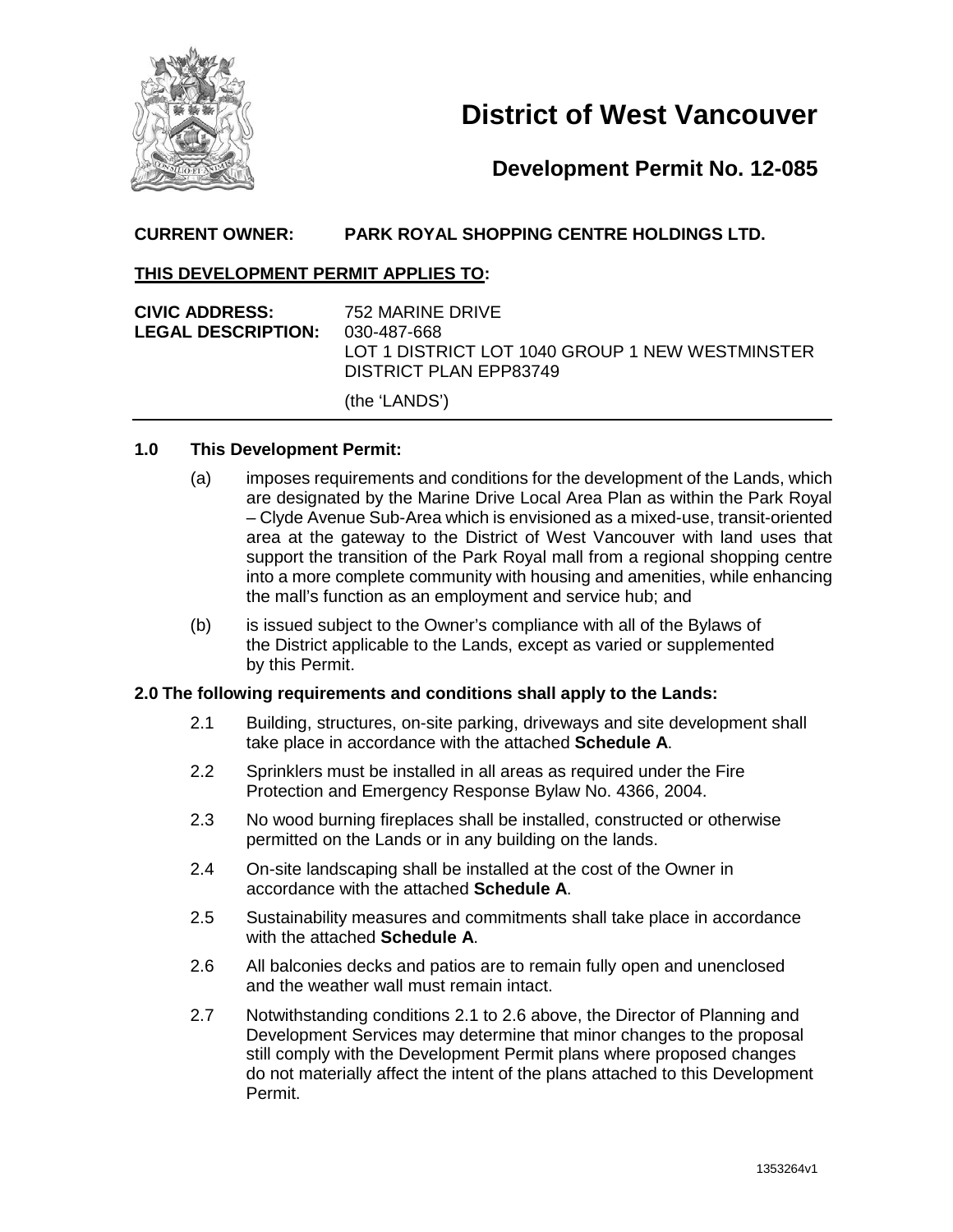#### **3.0 Prior to commencing site work or Building Permit issuance, whichever occurs first, the Owner must:**

- 3.1 Provide and implement a plan for traffic management during construction to the satisfaction of the District's Manager of Land Development.
- 3.2 Install tree, vegetation and/or hedge protection measures as required to the satisfaction of the District's Environmental Protection Officer.
- 3.3 Submit a "Sediment and Erosion Plan" to the District's Environmental Protection Officer for approval, which the Owner shall comply with and be responsible for maintaining, repairing and implementing the sediment control measures.

# **4.0 Prior to Building Permit issuance:**

- 4.1 Provide engineering civil drawings detailing works, including but not limited to:
	- (a) storm water management measures;
	- (b) site service connections;
	- (c) offsite servicing upgrades;
	- (d) new boulevard plan along the frontage of the site including curbs, gutters, sidewalk and a grading plan; and
	- (e) repaving along the frontage of the Lands,

which must be submitted for acceptance, and security provided for the due and property completion of the engineering works, all to the satisfaction of the District's Manager of Land Development.

#### **5.0 Security for Landscaping**

- 5.1 Prior to building permit issuance, security for the due and proper completion of the landscaping set forth in section 2.4 of this Development Permit (the "Landscaping Works") shall be provided in the amount of \$250,000 (the "Landscape Deposit") to the District in the form of cash or unconditional, irrevocable auto-renewing letter of credit issued by a Canadian chartered bank or credit union.
- 5.2 Release of the Landscape Deposit:
	- (a) Following installation of the Landscaping Works and upon receipt of a certified letter or report by a Landscape Architect in good standing with the British Columbia Society of Landscape Architects to the District stating that:
		- a. the Landscaping Works have been installed substantially in accordance with **Schedule A**; and
		- b. any variations that may have been undertaken to the Landscaping Works are clearly identified, including but not limited to: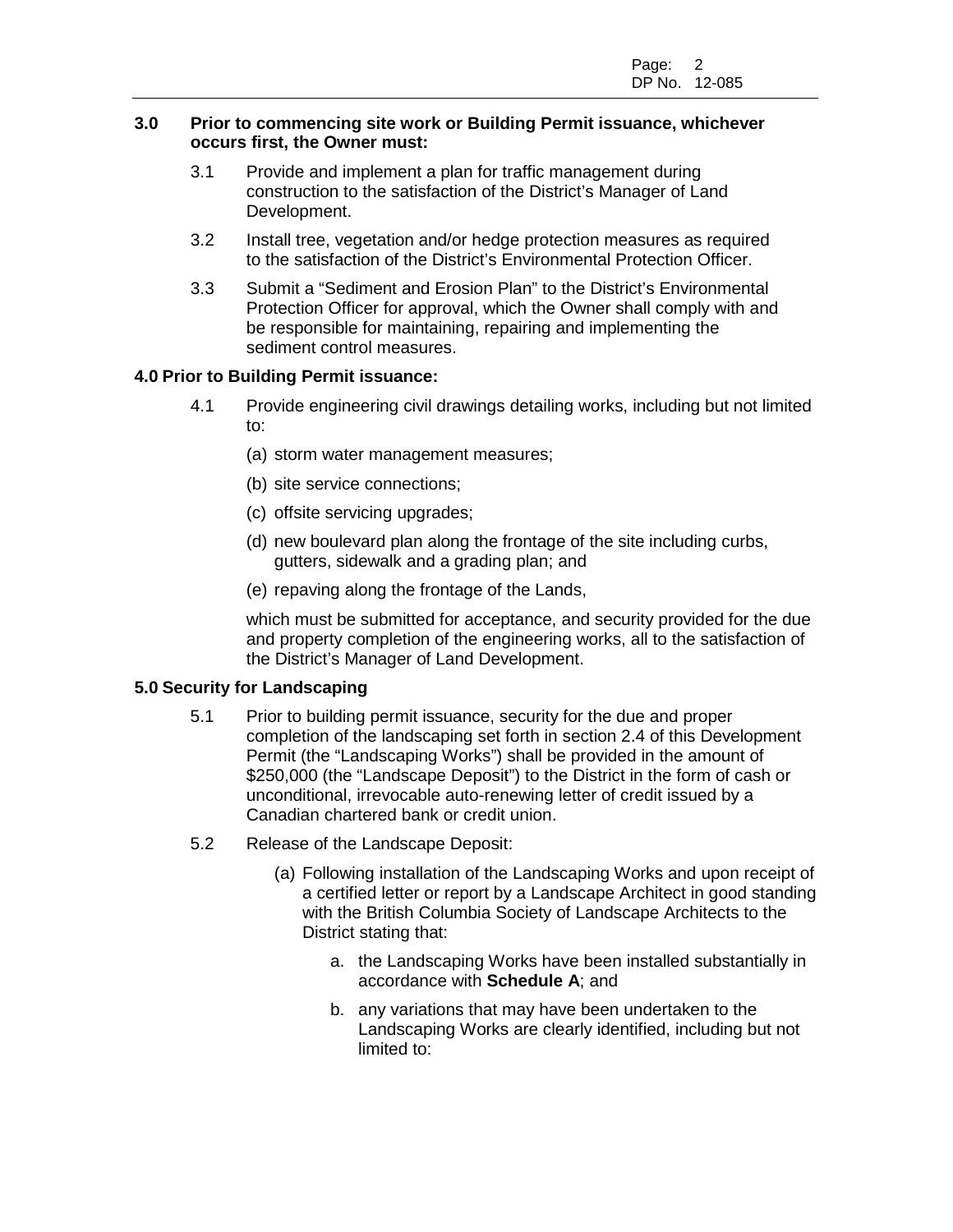- i. any adjustments to retaining walls,
- ii. changes to the mixture or sizes of any plant materials or trees,
- iii. completion of any off-site or boulevard works,
- iv. any areas that received alternative treatment,
- v. any paving changes, or
- vi. any other additional or omitted plantings or alterations,

together with a clear rationale and explanation thereof and stating

- c. that a final review with the landscape contractor or consultant of record has been completed, including provision of the date when this final review was completed on,
- d. whether there are any outstanding Landscape Works which are outstanding or which need attention, and
- e. notwithstanding outstanding works in 5.2(a)(a.) to (d.) above, that the Landscaping Works are complete,

then District will release 75% of the initial value of the Landscape Deposit. The remaining 25% of the initial value of the Landscape Deposit shall be retained by the District as a warranty deposit (the "Warranty Deposit") to ensure successful installation of the Landscaping Works.

- (b) After a one-year period following certification that the Landscaping Works have been completed, and upon final certification by a Landscape Architect in good standing with the British Columbia Society of Landscape Architects that the Landscaping Works are successful, the District will release the Warranty Deposit.
- 5.3 Additional Landscape Security
	- (a) No occupancy shall be issued nor will any other final approvals be given as shown in **Schedule A**, until:
		- a. all of the Landscaping Works are completed, or
		- b. the Owner provides security in addition to and separate from the Landscape Deposit, and in the amount of 110% of the value of the uncompleted Landscaping Works (the "Additional Security Deposit") for the due and proper completion of the uncompleted or deficient Landscape Works, as determined and certified by the consultant of record; and
		- c. the Additional Security Deposit will be released upon final certification by a Landscape Architect in good standing with the British Columbia Society of Landscape Architects following certification that all of the Landscaping Works have been completed.